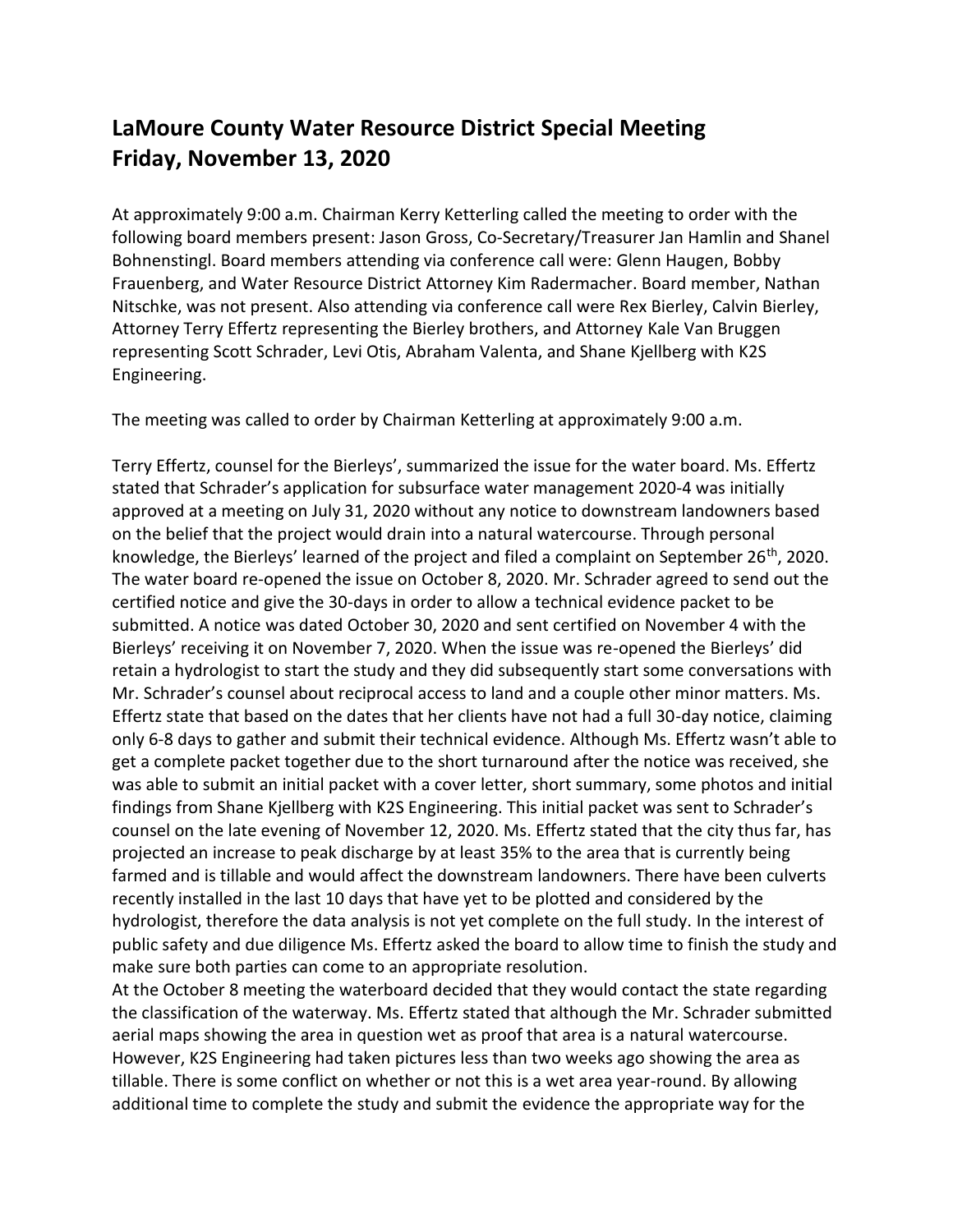water board to go forward and decide whether or not the area in question is to be properly classified as a natural watercourse. Ms. Effertz stress the importance that the proper classification is applied because that's the only way to protect the property rights of the LaMoure county property owners.

Ms. Effertz stated that her clients, the Bierleys', are open to resolution with Mr. Schrader in private negotiations and are confident that they can come to a mutually beneficial conclusion on the matter without the board taking action on this application today. If given time to conclude the study, the Bierleys' could engage in a serious conversation immediately. Based on the fact that the notice was dated October 30, Ms. Effertz respectfully requests that the waterboard "table" the issue until at least November 30<sup>th</sup> which would allow for the 30 days to gather technical evidence and would also allow the hydrologist time to complete the study and engage in private conversation with Mr. Schrader.

Ms. Radermacher stated that the Bierleys' were aware that this situation was ongoing since September. The statute does not require 30 days to present technical evidence from the date of notice, its 30 days from the date the application was submitted. Therefore, the Bierleys' aren't necessarily entitled to 30 days to be able to gather the evidence. Ms. Radermacher is not suggesting the board precluded from considering it.

Mr. Clavin Bierley interjected stating that he never would have known about the project had it not been for his land renter that notified him. He stated the law requires that he be notified, but those letters were not sent out. He believes the argument that they knew would hinge upon having been notified which they were not.

Ms. Effertz stated that it is true that the Bierleys' had 30 days of personal knowledge and that it was a question whether Calvin Bierley is going to be included in the one mile downstream, which they are still waiting to see what determination was made regarding notification decal because it was going to change the scope of the study. Ms. Effertz also pointed out that there were other property owners that are impacted by the notice and that they haven't had 30 days. Mr. Van Bruggen stated that the complaint against Mr. Schrader was a complaint claiming he didn't have a permit and that complaint was filed on September 6, 2020 which was 48 days ago. The meeting where the complaint was heard was October 8, 36 days ago. Mr. Van Bruggen pointed out that the Bierleys' have had more time than any other landowner in the state gets as part of the permitting procedure. The 30 days flew by without receiving anything until 10 o'clock last night. A letter was submitted that Ms. Effertz got on the day of the October 8 meeting explaining what Mr. Van Bruggen saw as potentially reasonable arguments about how the mile downstream is calculated. Mr. Van Bruggen stated what he believed to be the proper one-mile calculation which does not include Calvin Bierley. There are two potential landowners which are the Wieland and Schlenkers who potentially could have been sent notarized letters of approval. Mr. Van Bruggen sent copies of aerial photos that he believes speaks directly to what the Bierleys' keep alleging about the watercourse. It was stated that someone acting on behalf of the Bierleys' recently went out and burned cattails and did some digging in preparation for the photos provided by Ms. Effertz at 10 o'clock last night. Mr. Van Bruggen wanted the board to see multiple photos going back several years from a time span between June to October that show the site or that waterway is consistently wet. Addressing whether this is a natural watercourse; if it is then downstream notice is not required and if it's not then downstream notice is required. He stated the parties are past that, they have agreed to bring this in front of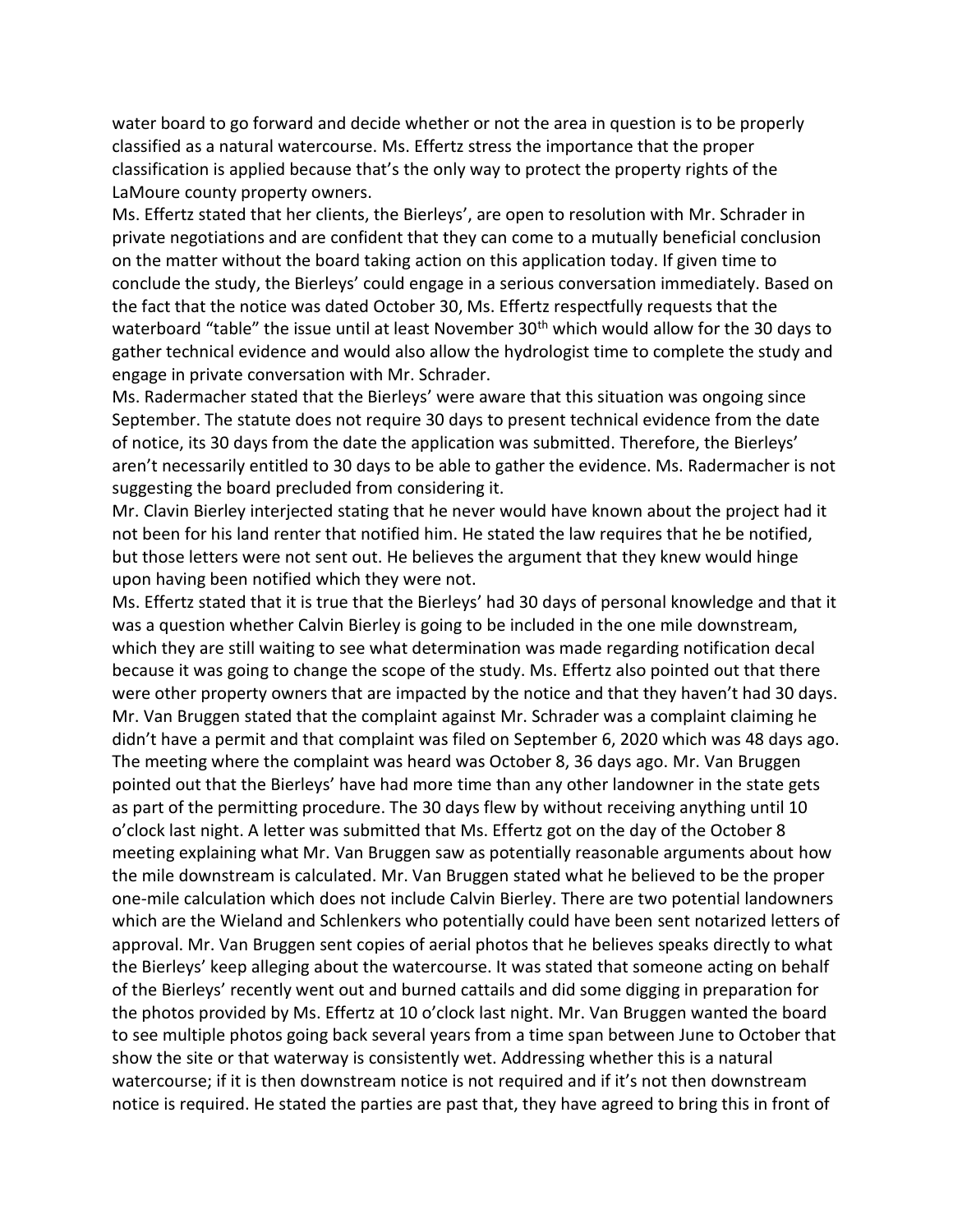the waterboard rather than in court so he believes that waiting for the state engineer's determination is not relevant. The photos submitted by Mr. Van Bruggen were not submitted to prove that it is a natural watercourse. Rather, addressing the culverts, Mr. Van Bruggen explained that from his understanding the township has done that and it's his understanding that is something that has been on that township's agenda for some time, before the Schraders began engaging with their contractor on this tiling plan. Those culverts were undersized between the Schrader property in the NE corner, section 18 and the Bierleys' property in the NW corner of section 17 there's an existing culvert that was left in place and a 36-inch culvert was added to it by the township. Then from the corner of that Bierley property to the north into the Valenta pasture there are three existing 24-inch culverts and a 36-inch culvert was added there. The land to the west start of the project will be with the new upgraded culverts as far as water ponding in the NW corner of section 17, the aerial photos shows that it is consistently wet there. Once water hits those culverts, the water will flow north into Mr. Abram Valenta's pasture.

Mr. Van Bruggen referred to the report submitted by Ms. Effertz, in regards to the increase peak discharges of 35% which was stated but later on in the report, the engineer states concern is actually that the peak discharge will be spread out over time. Pointing out how tile projects work, stated that those two positions are inconsistent, but it's the latter one that is true and that is why those aerial photos provided by Mr. Van Bruggen are relevant because when that peak discharge spread out over time, that's where the concern about the water and whether crops are affected, the photos show it's holding water. The parties do have several very viable opportunities to sort this out but between the time of the email last night and the 9 o'clock meeting today there wasn't time to have a discussion. Mr. Schrader has done what he needed to do and have already delayed their projects and do not want it to be delayed any further, and the Bierleys' have had 48 days to submit their evidence.

Both Mr. Van Bruggen and Ms. Effertz stated that their parties would be willing to begin discussions about possible resolutions early next week.

Shane Kjellberg with K2S Engineering stated that the report would be done middle to late next week.

Mr. Schrader wanted to work this out so they already agreed to suspend their permits so that the Bierleys' can have their 30 days to submit their technical evidence. There is also the additional cost each time there is a meeting they have to pay counsel to prepare for it, they are not able to lock in a price with the tiling contractor most likely the price for 2021 will go up. The Schraders are not in favor of "tabling" the issue because they want to get the project underway.

Ms. Effertz responded by again stating that the Bierleys' would appreciate a one-week extension so that the study can be finished and the data is reviewed.

Calvin Bierley reiterated that he only found out about Mr. Schrader's project through word of mouth. He did mention that Mr. Schrader did contact him several months before learning of the project to ask for his approval for which Mr. Bierley did not give but he did tell Mr. Schrader to begin the process for his drain project. Mr. Bierley stated that the process was not followed from the beginning.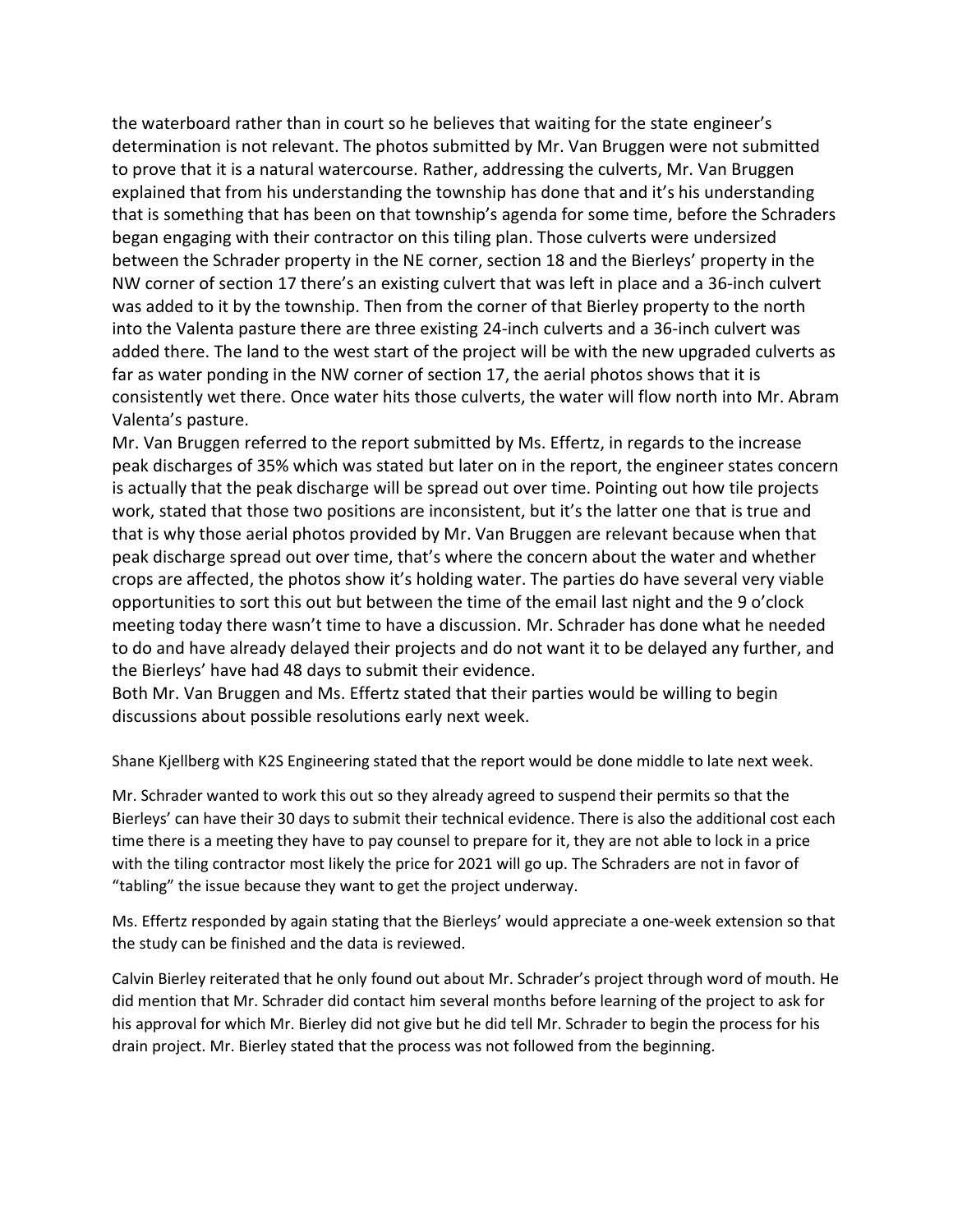Mr. Ketterling acknowledged that the process initially wasn't properly followed however when the application was re-opened then the whole process was essentially starting over which was 36 days ago so once being re-opened the process was indeed followed properly.

Mr. Rex Bierley asked Shane from K2S Engineering based on his preliminary findings the following two questions: 1.) Is the flow path consistently downhill or does the water have to flow from his slew uphill before it goes downhill? Are there areas where there'll be flooding before it flows together toward a creek. 2.) Is a natural waterway marked with blue or dashed blue lines on the map, if that is true does the alleged drain field go through our property constitute a natural watercourse?

Mr. Kjellberg with K2S Engineering responded stating that the area is consistently flat also that there are some areas that may drain in reverse. The culvert invert will not flow to the bottom of those culverts. In Mr. Valenta's pasture there is ground that is actually higher than the culverts so those culverts will remain inundated with water.

Will the water flow south as the slue fills? Mr. Kjellberg stated that yes water would flow south and connect to another wet land which would flood also. A culvert study was recommended for 86<sup>th</sup> Ave. There are (2) 36-inch culverts with (3) 24-inch culverts and then going downstream to 86<sup>th</sup> Ave where there are 2 smaller culverts which would have an adverse effect to those culverts.

Mr. Calvin Bierley stated that the discharge point occurs and enters into Rex Bierley's land. Not only does it flood that slue and Mr. Valenta's slue before it can move north; it backs up to the south on NW1/4 of section 17 almost all the way to Mr. Schrader's farmstead. The water would have to flood approximately a half mile of farmland before it starts to move through Mr. Valenta's pasture then to the remainder of section 8.

Mr. Kjellberg stated that there doesn't appear to be an actual channel.

The Bierleys' speculated how the drain may negatively affect farmland for surrounding landowners.

Ms. Effertz stated again that other landowners would be impacted by the drain and did not have meaningful notice, and for that she believes it is reasonable to ask for a one-week extension.

Mr. Rex Bierley stated that he doesn't want Mr. Schrader to have flooded land nor does he want other land owners to have adverse effect to other properties. His hopes are to avoid that and come to an agreement that is satisfactory to both parties. The Bierleys' are willing to discuss alternatives to trying to drain through apparent waterway that flows uphill before it flows downhill and has broad areas that are flat where there would be flooding. He stated he would like this to be delayed so that they can meet with Mr. Schrader and his attorney and work this out.

Mr. Van Bruggen stated that whatever decision the waterboard makes will not prevent the parties from sitting down and coming to an agreement. Mr. Schrader is interested in a decision being made so that things can move forward. The Bierleys' expressed concerns for Wieland and Schlinker properties, but they have both signed off on the permit application. He reiterated that one can see standing water in the growing season in the aerial pictures submitted which is where the water naturally flows.

More discussion on speculated adverse effects on the land and crops.